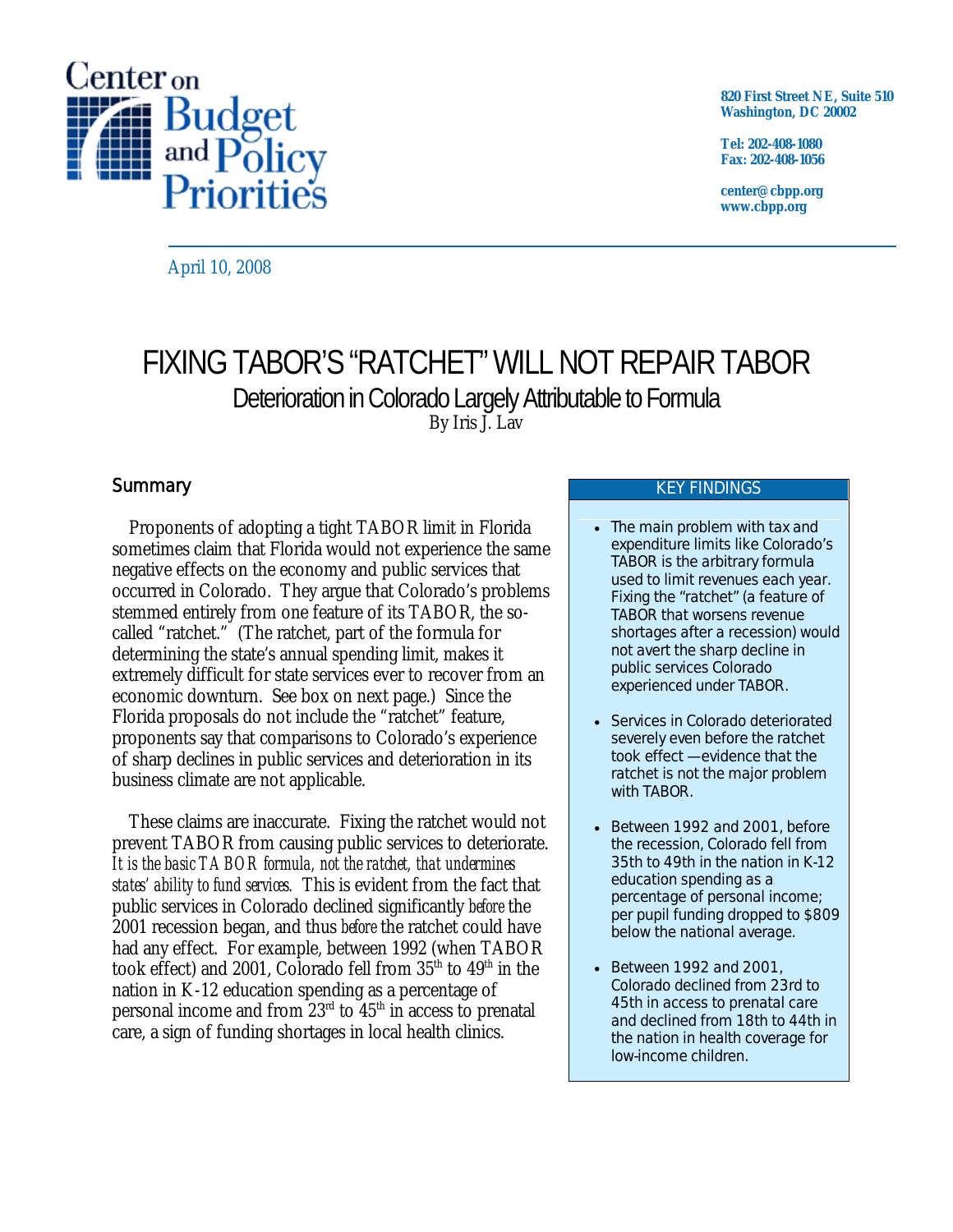#### What Is a "Ratchet"?

The core of Colorado's TABOR is a formula that limits the amount of revenue that can be spent each year. Under this formula, revenues may not grow faster in a given year than the sum of the inflation rate and the rate of population growth. The base for calculating this allowable growth is the *lower* of two figures: actual revenues in the previous year, or the amount of revenues permitted by TABOR in that year.

In a recession, revenues often stagnate or decline and thus fall short of the TABOR limit for that year. Under the TABOR formula, that lower revenue level becomes the base for calculating allowable revenue growth in all subsequent years.

As a result, it could take a state several years just to return to the level of allowable revenue that existed in the year before the recession. This "ratchet effect" (so called because the state's revenue limit is ratcheted down whenever revenues fall short of the TABOR limit) means that a state would have to continue making deep reductions in public services even as the economy recovers and revenue collections return to normal growth.

TABOR proposals in Florida, including CP 45 being considered by the Tax and Budget Reform Commission and the proposal put forth by the **House Government Efficiency and Accountability Council**, would allow revenues to grow from the amount of revenues permitted by TABOR in the previous year. Thus these proposals would not create a ratchet effect.

#### TABOR Formula Squeezed Services Even Before Ratchet Took Effect

 Colorado's TABOR is the most restrictive type of tax and expenditure limit (TEL) in the nation. It is a constitutional amendment that restricts annual growth in state and local revenues to the rate of growth of population plus the inflation rate for consumer goods. It also requires voter approval to override the revenue limits and requires that revenues in excess of those limits be refunded to taxpayers.

 TABOR's "population-plus-inflation" formula prevents a state from collecting the amount of revenue needed each year to maintain existing public programs and services; as a result, it progressively shrinks state budgets and public services over time. This is because the formula is an inaccurate measure of the costs facing state governments. The cost of health care, education, corrections, and other areas of government generally grows more rapidly than the cost of consumer goods. Moreover, certain segments of the population — such as schoolchildren and the elderly require more public services than others. When these segments grow more rapidly than the population as a whole, the cost of government grows more rapidly than the TABOR limits allow.<sup>1</sup>

 Unlike the TABOR formula, which each year reduces a state's ability to provide adequate public services*,* a ratchet component of a TABOR formula comes into play *only* in the aftermath of recession, as explained in the box above.

 The extent to which TABOR shrinks services even without the operation of a ratchet can be seen by the deterioration in services in Colorado between 1992 (when TABOR took effect) and 2001 (before the recession began to depress state revenues, and thus before the ratchet had any effect):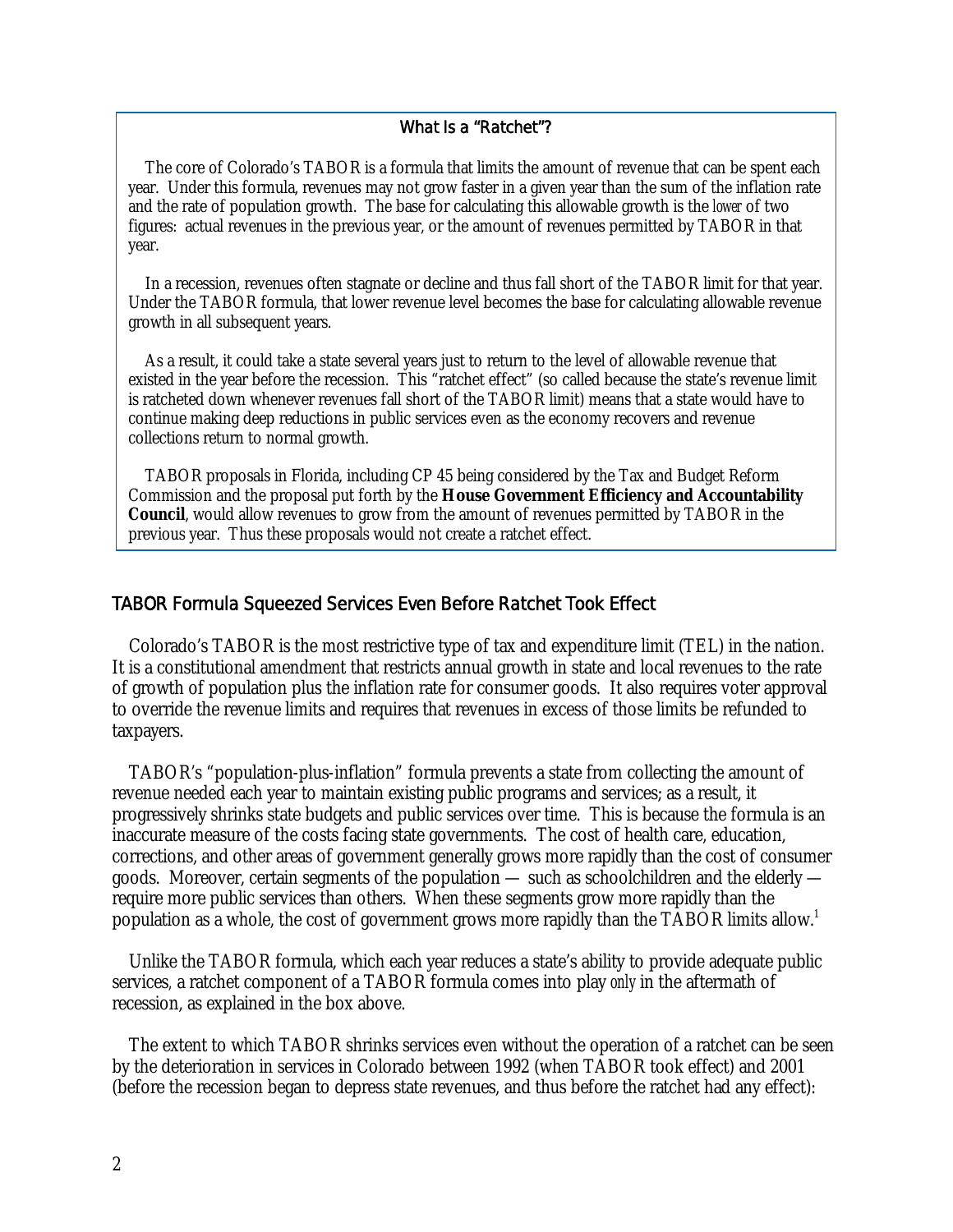## FIGURE 1



- Between 1992 and 2001, Colorado declined from  $35<sup>th</sup>$  to  $49<sup>th</sup>$  in the nation in K-12 education spending as a percentage of personal income.<sup>2</sup> In 1992, Colorado's average per-pupil K-12 funding was \$379 below the national average; by 2001, it was \$809 below the national average. Thus, even as Colorado was becoming more prosperous during the economic boom of the 1990s, TABOR was forcing it to weaken its commitment to K-12 education.
- Between 1992 and 2001, Colorado declined from  $35<sup>th</sup>$  to  $46<sup>th</sup>$  in the nation in spending on higher education as a share of personal income.
- Between 1992 and 2001, Colorado declined from  $23<sup>rd</sup>$  to  $45<sup>th</sup>$  in the nation in access to prenatal care, a sign of funding shortages in local health clinics.
- Between 1992 and 2001, Colorado declined from  $18<sup>th</sup>$  to  $44<sup>th</sup>$  in the nation in health coverage for low-income children. During this period, the share of low-income children who lack health insurance rose from 16 percent to 24 percent in Colorado, even as it remained virtually unchanged in the nation as a whole.

Thus, even before the ratchet had any effect on Colorado, the TABOR formula had seriously undermined the state's ability to provide adequate public services.<sup>3</sup>

Further evidence that TABOR's fundamental problem is its basic formula rather than the ratchet can be seen in the graph [on the next page], which shows what would have happened if a TABOR *without* a ratchet had been in effect in all states since 1990. Between 1990 and 2004, state spending